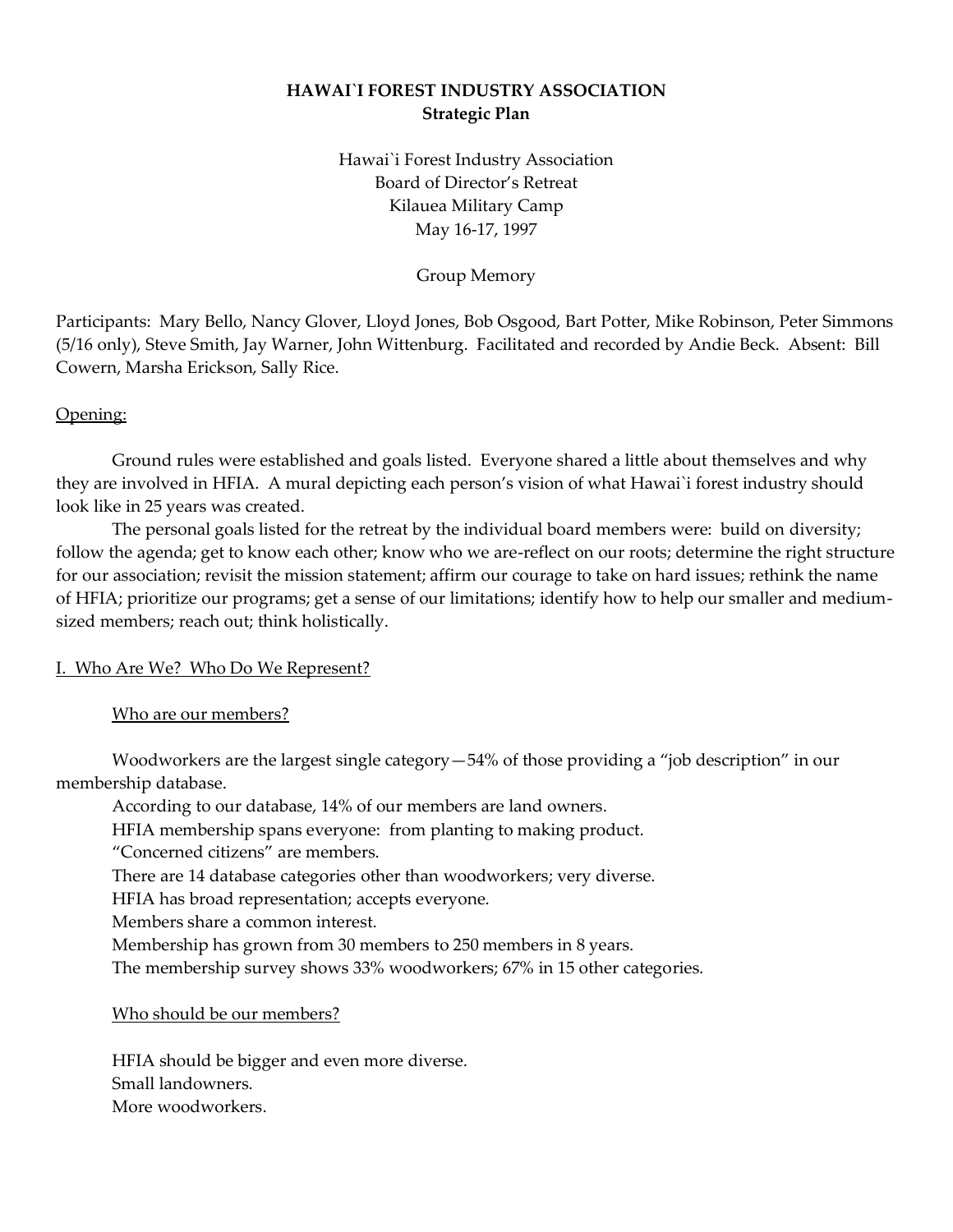Environmentalists. Woodshop/ ag teachers. Cabinet shops. Builders group. Sawmills. Woodland owners. Academics. Forestry professionals. "Local" folks—ethnic diversity is needed. Small ranchers.

Who are we allied with? Our partners, clients, sponsors... (Current strong links are italicized; priority groups to nurture as allies are starred.)

Recyclers. \*Wood product associations. *Prudential Timber.* \*The Nature Conservancy. *Division of Forestry and Wildlife. U.S.D.A. Forest Service. U.S. Fish & Wildlife Service.*  Landowners. *Kamehameha School Bishop Estate. Hawai`i Agriculture Research Center. University of Hawai`i at Manoa and at Hilo.*  \*Department of Hawaiian Homes Lands? Department of Labor and Industrial Relations. \*Office of Hawaiian Affairs. *Secretariat for Conservation Biology. National Tropical Botanical Garden.*  Agribusiness. Conservation Council? *Department of Business, Economic Development, and Tourism.*  Hawai`i Natural Energy Institute (should be.) \*Big Island Woodworkers Guild. Pig hunters (some.) The Nature Center (should be.) Moanalua Gardens Foundation (should be.) MacArthur Foundation. Packard Foundation. \*Rural Community Assistance Corporation. Board of Water Supply. \*Farm Bureau. Community Associations. The planning community.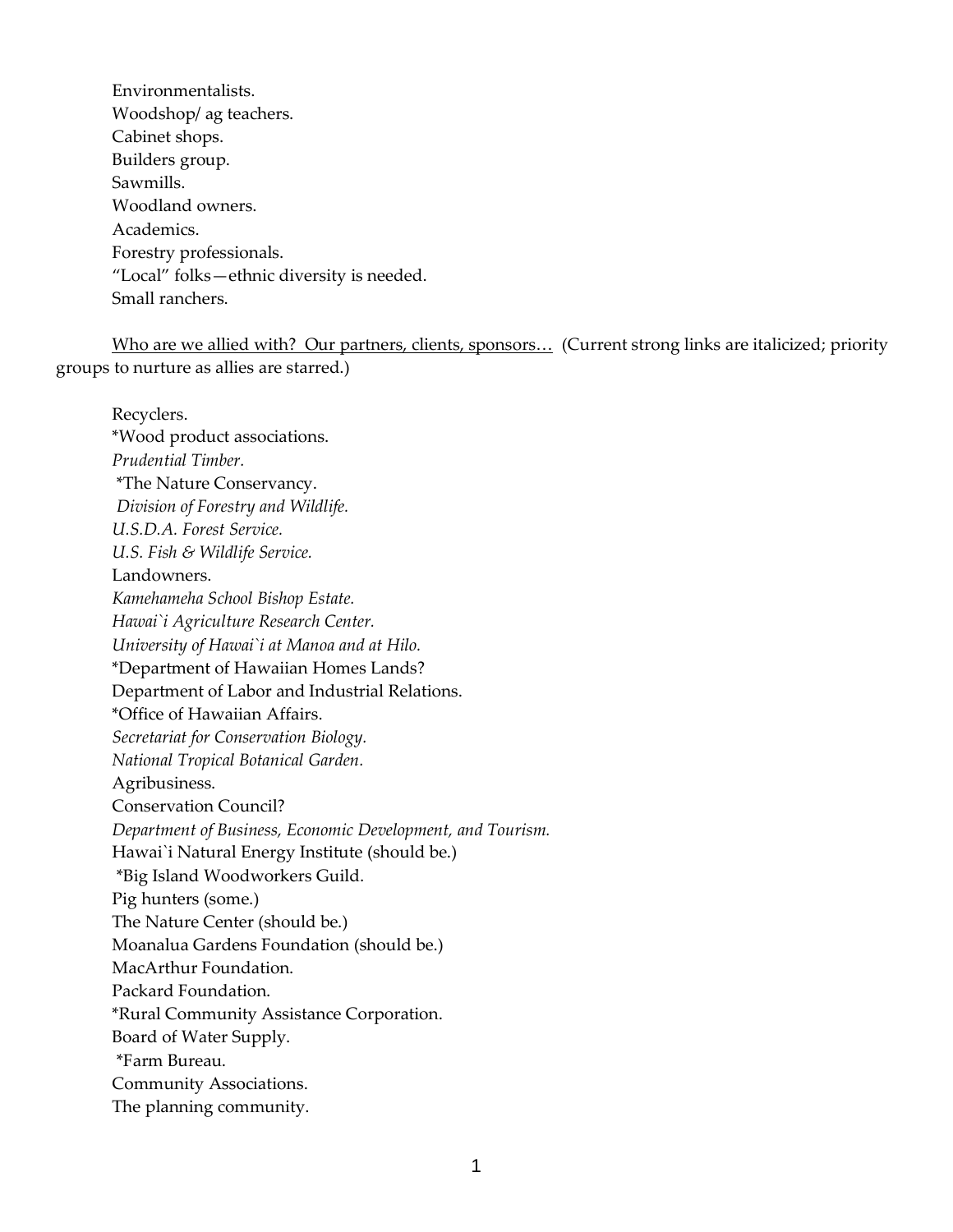4-H clubs. Bamboo, hemp, etc. \*Living Indigenous Forest Ecosystems. Ka`ala Learning Center. \*Natural Resource Conservation Service. \*Resource Conservation & Development. Rural Development.

Who do we "butt heads" with?

*(Editor's note: this page of the group memory has been misplaced. I can only remember a few. If anyone remembers additional ones, please let Myra know.)*

Sierra Club. Sierra Club Legal Defense Fund. Pig hunters (some.)

What is our vision?

Our vision is to have a Healthy and Productive Forest.

### What is our mission?

The Hawai`i Forest Industry Association is a community-based, not-for-profit organization, founded by and for people interested in managing and maintaining healthy and productive forests. We promote a balance of forest land uses and sound management practices for all of Hawai`i's forests.

### II. HFIA Programs

Projects and activities are listed under program areas. Starred items are new activities the board would like to add. The board decided not to prioritize projects or programs areas.

### EDUCATION

High School nursery classes. High School wood shop classes. UH classes and experimental farm.

### INFORMATION

Newsletter. Symposium. Stewardship Portfolio. Community Relations. Web Page. \*Referral service.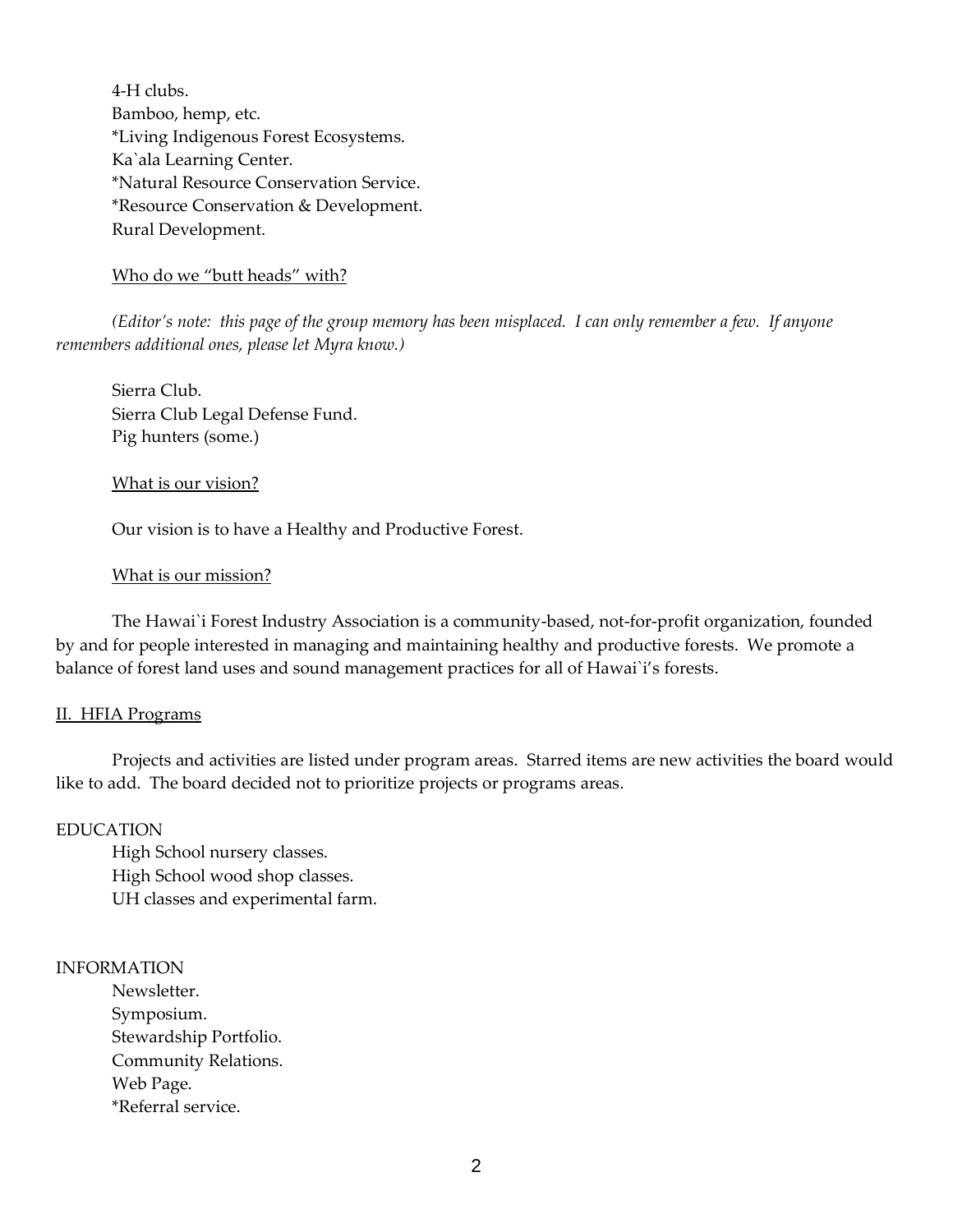#### **TRAINING**

\*Technical assistance. Woodworker seminars. \*Job training.

### MARKETING & PRODUCT PROMOTION

Na La`au (photos & interpretive display). Wood Show. Marketing Study (HFCI/INC/DBEDT) \*Forestry investment.

### FOREST SCIENCE

Demonstration forest. Dryland forest restoration. \*Tree improvement.

## MEMBERSHIP SERVICES AND ADMINISTRATION

Loans. Tax policy. Health benefits. Legislation/policy/advocacy. Membership recruitment.

#### III. Organizational Structure and Management

After discussion, the following decisions were made:

Frequency of Board Meetings: Full board every other month; executive committee (the four officers) meets every other month, alternating with full board.

Duration of Board Meetings: Meetings should be streamlined, and last between three and four hours. Each board member should be given an opportunity to report on his or her activities in the past month. Committee reports and the executive director's report should be submitted in writing.

Structure: The board should consist of thirteen members. The executive committee should consist of the president, vice president, secretary, and treasurer. The thirteen board members should continue to include four county representatives, but these representatives should not be precluded from holding an office and therefore serving on the executive committee. The subject of ex-officio board members was referred to the Bylaws Committee; the only agreement was that any ex-officio members must be members of HFIA.

Membership and Committee Structure: Rather than the dual-class membership structure (Regular and Associate members) giving in our Bylaws, only one class is needed. Members need only share our vision and agree with our mission. All members should be able to vote. Each membership gets one vote; that is, an "organization" membership has one vote for the organization, regardless of the number of people in the organization or business. Board approval for new members is not needed. Members may be ejected from HFIA from non-payment of the dues or by two-thirds vote of the board. Each committee should have a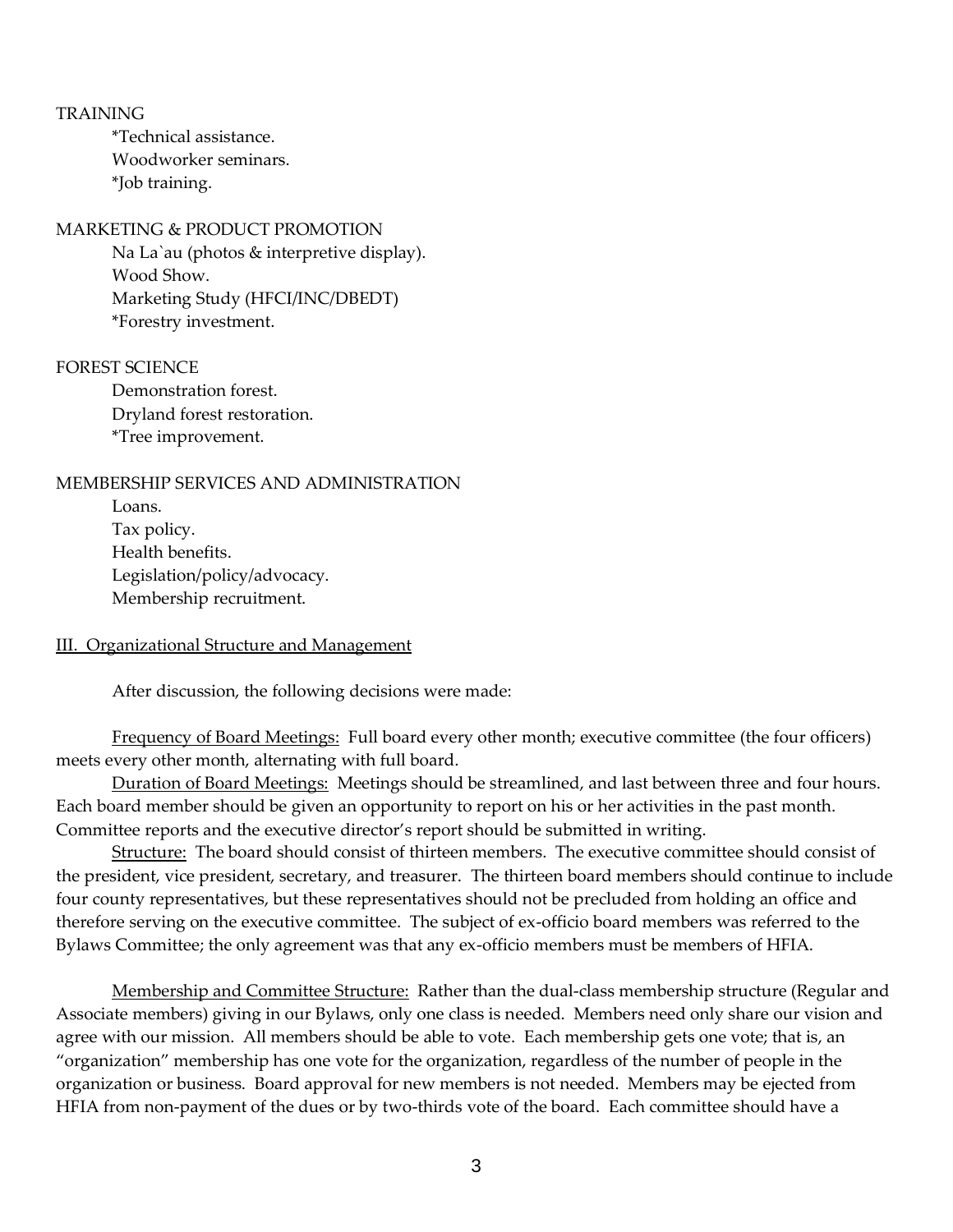member of the board serving on it and responsible for reporting to the board on that committee's activities. The board member need not be the committee chair.

## IV. Suggested Revisions to Bylaws and Articles of Incorporation

(Some changes were already handled in the above discussion.)

## ARTICLES OF INCORPORATION

Name: We still need to think of alternatives Purposes: Okay with minor grammatical changes Directors and officers: Handled.

Membership: Handled.

Non-Profit, No Compensation: adopt amendment as preciously drafted.

Amendment of Bylaws: Specifically allow voting at the annual meeting or by proxy (mailed in) at the annual meeting.

## BYLAWS

IV, Meetings: Clarify that there is only one vote per organizational member.

V.7, Committees of the Board: Get a legal opinion regarding limiting the ability of committees to enter into contracts, lawsuits, etc., and remove committees' abilities to act beyond specifically delegated duties.

VI, Special Meetings: The number of board members or committee members needed to call a special meeting should be specified to be three.

IX.3, Officers: Legal opinion should be sought regarding the renaming of HFIA's officers. The board agreed that the name of the elected volunteer who is the head of the board of directors, currently know as "president," should become "chief executive officer." The "vice president" should be known as the "vice chairman." The paid chief of staff, currently known as "executive director," should be known as "president." Furthermore, the duties and responsibilities of the "president" should be mentioned. It was felt that these changes would bring HFIA in line with common corporate structure.

# V. Closure and Next Steps.

The board felt unanimously that the retreat met their expectations. Among the comments were: we accomplished the agenda; we met our individual goals; we stayed focused; there was good participation; we feel good about the retreat; we got a lot done; we came together.

The following list was generated of things which could be done better or still need to be done, and who is assigned to follow up:

Ways and Means (long-term funding) needs to be explored. Nancy to recommend to the board; possible next retreat topic.

What will forestry be like in 3-5 years (e.g., DHHL lands, other enterprises.) Topic of continued discussion by everyone.

Identify HFIA's strengths and weaknesses. Next retreat.

Improve participation by members. Ongoing activity of Membership Committee and all board members; topic for next retreat.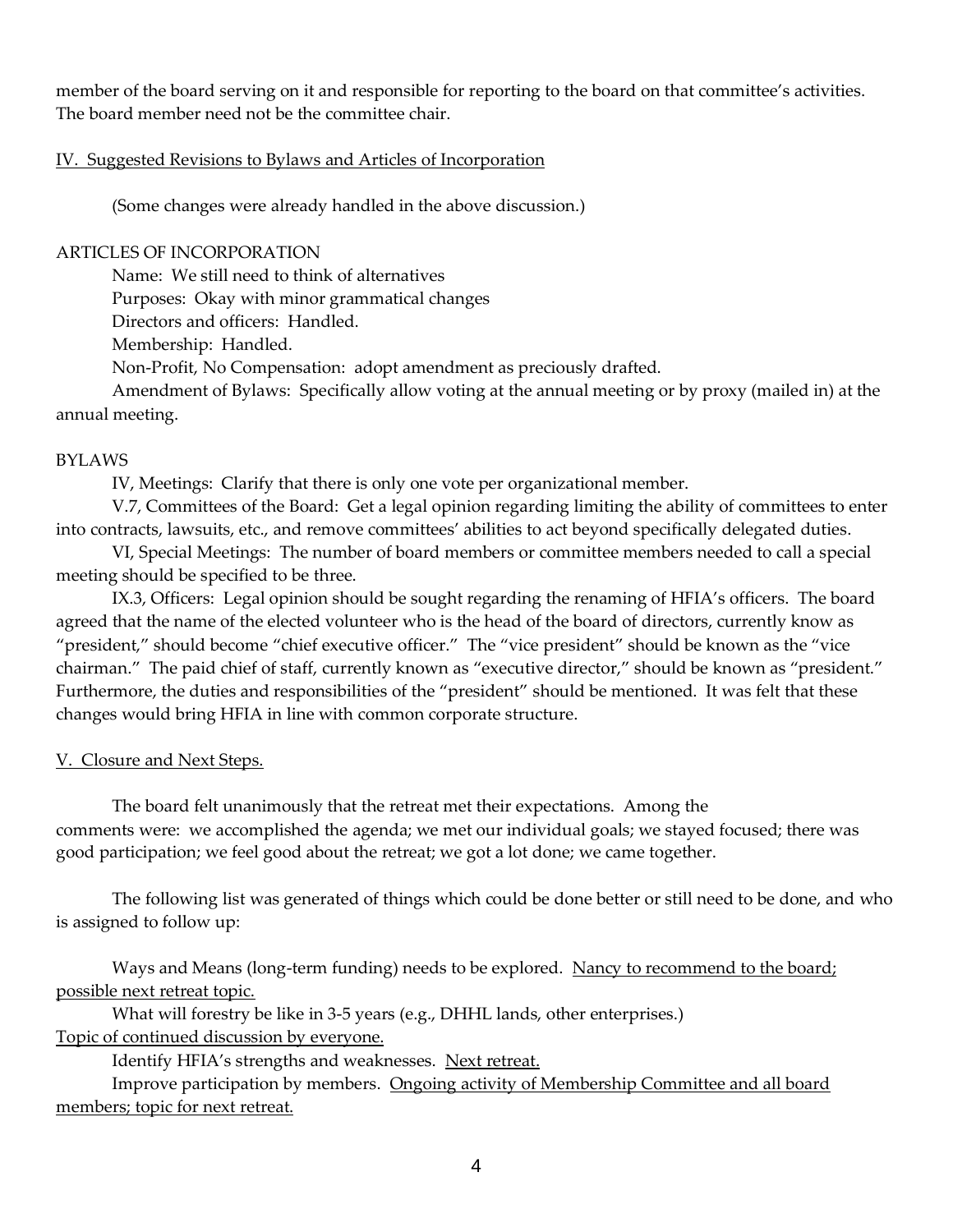Should the forestry position on HARC's advisory committee by an HFIA representative? Bob will make a recommendation for Board action.

Build relationships with the groups we identified. Ongoing activity, and topic for next retreat.

Opportunities and threats to be identified. Next retreat.

Implement decisions made at this retreat. Everyone responsible.

The forest industry needs to recognize its true value, not just farm gate value; don't overstate the farm gate value. Executive director and board.

Revisit certification. Board agenda item.

After each election, an introductory mini-retreat incorporating visioning and a review of HFIA's goals and mission should be held. Executive director and board.

Should there be term limits for board members? Next retreat.

Clarify the role of committees and the board liaison. Executive director.

Establish a year's calendar for meetings and deadlines. Executive director.

Get access to wood cleared by the Navy. Bart.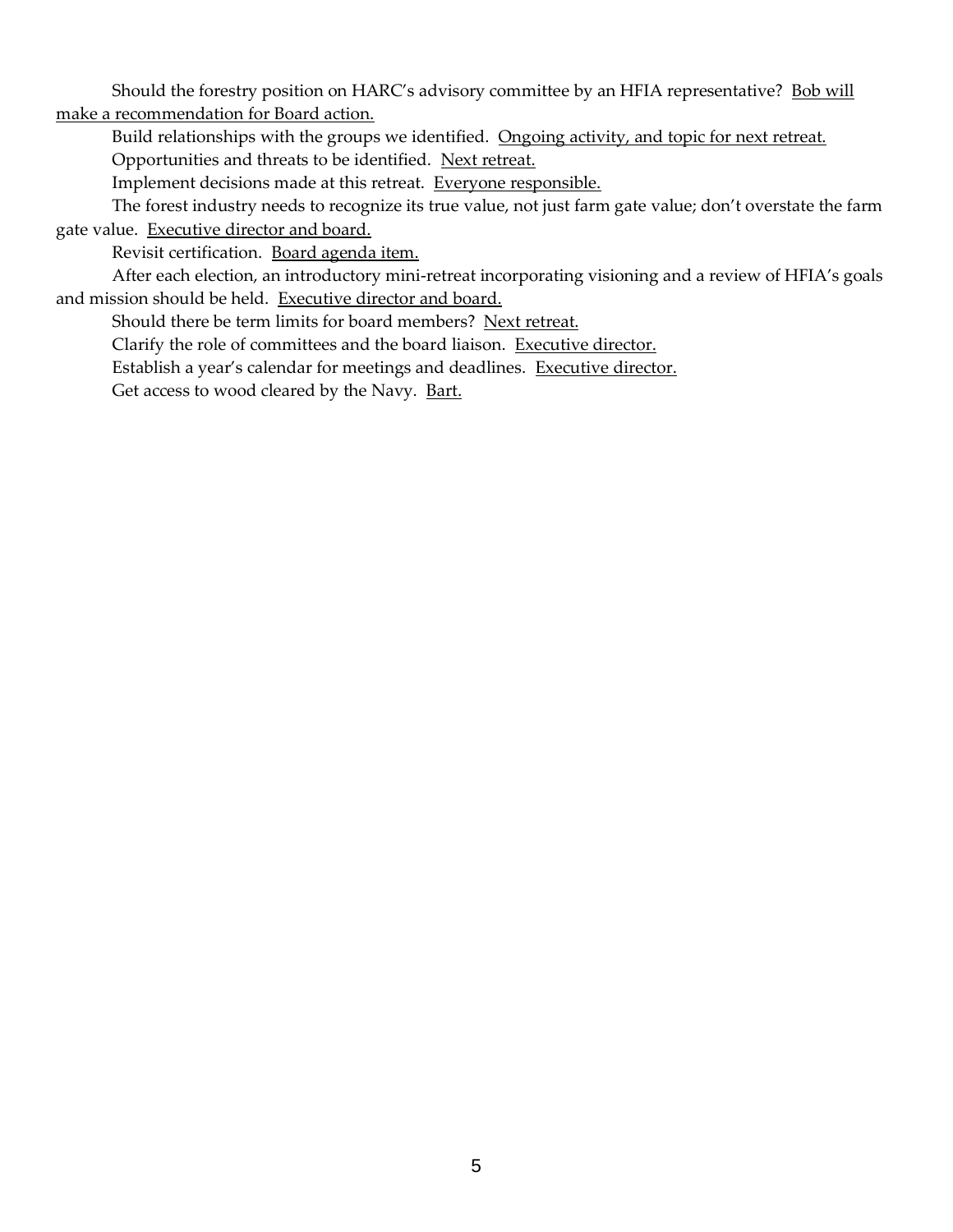# HFIA Strategic Plan 1/99

## Introduction

The Hawaii Forest Industry Association was incorporated in Hawaii in 1989. It is a registered nonprofit 501(c)(6) trade organization with approximately 300 members, primarily within the State of Hawaii but also extending to other states and overseas.

HFIA operates with a small staff based in Hilo, but most of its projects are guided by volunteers. Policy is set by a 13-member volunteer board of directors. A president, vice president, secretary, and treasurer comprise the board officers. The staff presently includes a part-time executive director, a part-time office assistant, and a full-time marketing director. Additional professional assistance is secured from independent contractors as needed.

Support for projects has been provided via contracts with a number of state, county, and federal agencies, as well as partnerships with private entities. Unrestricted funds primarily come from dues and donations. In a typical year, HFIA's budget may be between \$100,000 and \$150,000.

This strategic plan, developed primarily during a retreat held in June 1998 but refined during subsequent board discussions, focuses on improving the effectiveness and long-term viability of HFIA. Major concerns are the organization of the association, its ability to serve its members with staff and volunteer effort, and its financial health.

## **Strategy**

In order to meet the challenges of an expanding industry and growing organization, HFIA will pursue means of securing unrestricted funds while continuing to solicit contracts to support projects which serve its members and the association purposes. HFIA will emphasize six areas to achieve its financial goals: initiate an economic development project; amend the dues structure; establish an endowment fund; sponsor special events; pursue grants; and secure additional donations.

To improve the effectiveness of the organization, interest-oriented subgroups should be set up to address the focused needs of portions of its membership. Volunteers must be sought and motivated, with a stronger committee structure and improved communication among the committees, board and staff. The activities of the association need to be scrutinized to ensure that priorities are being met.

### Vision, Mission, & Purposes

HFIA envisions: "Healthy and Productive Hawaii Forests."

Our mission statement reads: "The Hawaii Forest Industry Association is a 501(c)(6) nonprofit organization, which promotes a balance of forest land uses and sound management practices for all of Hawaii's forests. The Association exists to enable the many diverse elements of the Hawaii forest industry to work effectively together to realize common goals."

As stated in our Articles of Incorporation, our purposes are:

- ➢ To manage and encourage sound forestry practices for the benefit of the forests and the forest products industry of Hawaii;
- $\triangleright$  To promote the health of Hawaii forests;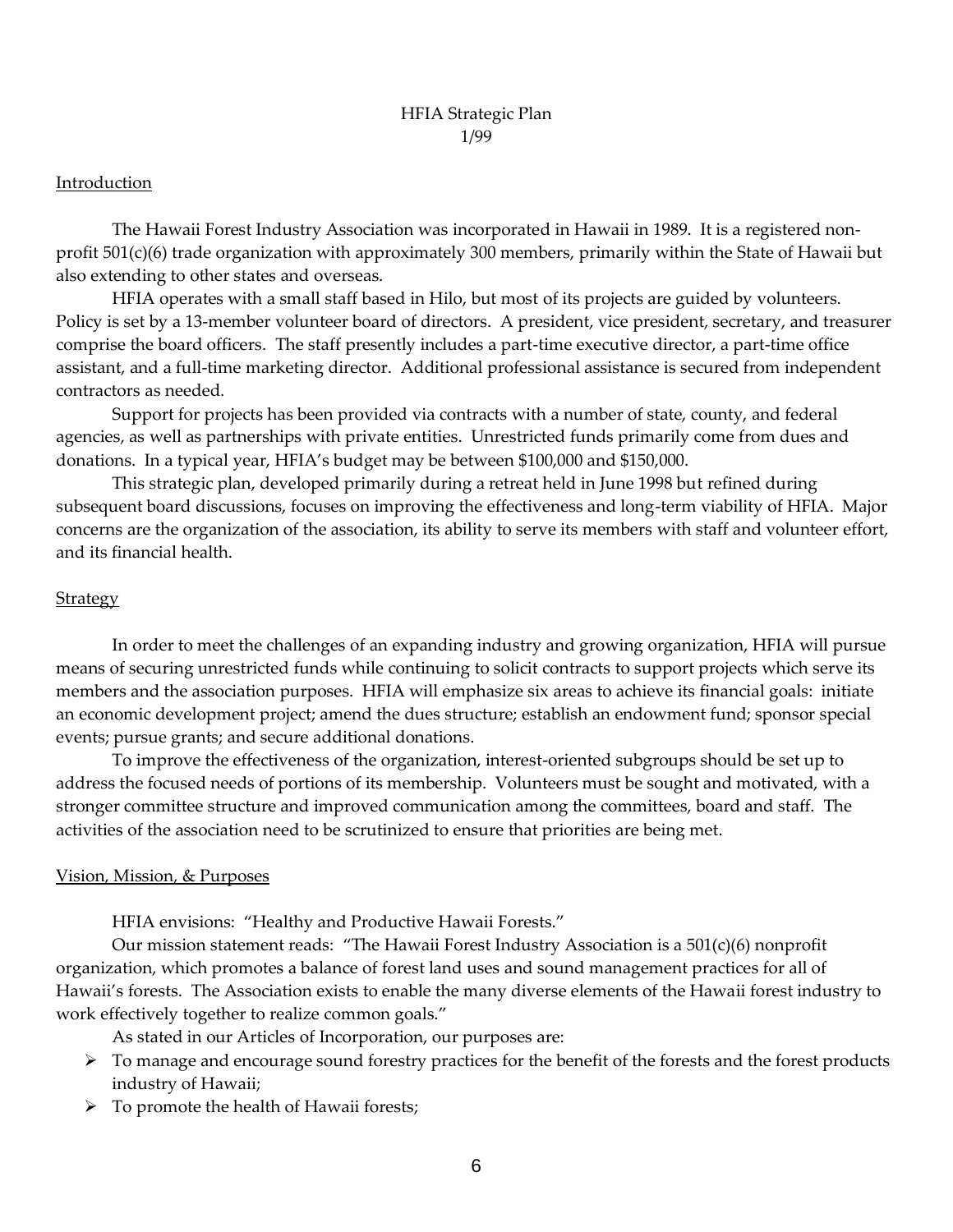- $\triangleright$  To promote public relations for the Hawaii forest industry and to stimulate interest, use and involvement in the forest products industry of Hawaii;
- ➢ To provide members and others with opportunities for dialogue, education, advancement and improvement of all aspects of the Hawaii forest industry;
- ➢ To promote, foster and develop industry standards, research and development, quality control and industry integrity in the State of Hawaii;
- $\triangleright$  To articulate and advocate as a focused voice the needs and interests of the forest industry before local, state and federal governments; and
- ➢ To operate as a trade association of the Hawaii forest industry for the purpose of promoting a common business interest.

# Projects

With support from partner agencies and our members, HFIA has undertaken the following types of projects:

*Advocacy*. Property tax revisions. Legislation. Landowners' rights. Right to Harvest. Native forest tax relief. Responsible forest management.

*Education.* High school enrichment in woodshop, nursery, and tree farm skills. College-level introductory forest classes.

*Forest science.* Demonstration of techniques to restore and protect species in dryland native forests. *Information exchange.* Monthly newsletters for members only; quarterly newsmagazine for the broader forestry community. Reprints of reference books. Annual symposia. Participation in fairs, conferences, and special events. Public relations, and the development of information on the world wide web.

*Marketing.* Research into market strategies for commodity wood products and fine crafted products. Implementation of the "Hawaii's Wood" brand, and the related creation of marketing material and tools. Sponsorship of annual Wood Show highlighting conservative woodworking practices and promoting alternative hardwood species.

*Planning.* Landowners and county wildfire planning workshops. Development of best management practices. Participation in state Forest Stewardship, Kaulunani and other advisory committees. Forest certification.

*Training.* Providing professional improvement for woodworkers, loggers, equipment operators and others. Offering business assistance to wood product manufacturers and improving entrepreneurial skills for forestry-related businesses. Sponsoring special interest workshops in skills such as kiln drying and forest economics.

# Organizational Objectives

*Staff.* Increase the executive director's hours to full-time and secure regular office help. Continue project-related staff such as the marketing director. Maintain rented office. Focus on priorities.

*Board of directors.* Develop a board "handbook" consisting of the bylaws, articles of incorporation, policies, responsibilities and other critical information to efficiently orient board members. Develop duty descriptions for officers and island representatives. Facilitate board interaction by supporting travel to meetings and enhancing other communication. Streamline board meetings; provide project updates and policy proposals in advance of meetings.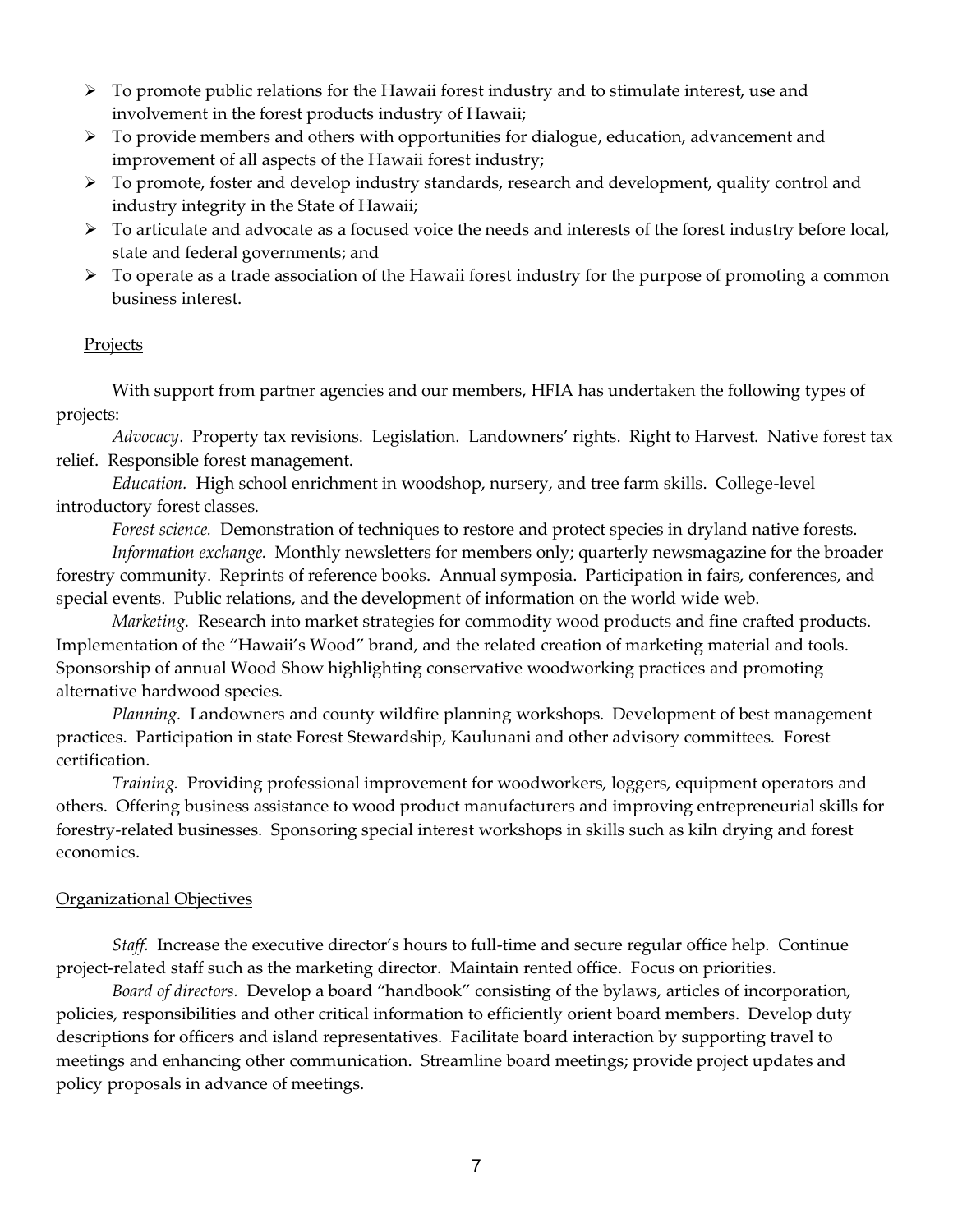*Committee chairs.* Improve communication between board liaisons and committee chairs. Maintain morale. Provide written "job descriptions" to help them develop and meet their goals. Facilitate regular written reports by providing report templates and timely reminders of deadlines. Provide staff support. Budget travel for committee members as necessary for meetings and projects.

*Volunteers.* Motivate more members to volunteer, and orient them properly to their tasks. Develop "job descriptions" for Wood Show volunteers, and others as needed. Acknowledge and recognize members whose actions contribute to HFIA goals.

*Members.* Increase the membership. Organize the members into interest/technical subgroups to be more responsive to their needs. These interest groups could include: woodworkers; mill operators; growers; landowners. Welcome new members and thank renewing members. Encourage lapsed members to renew. Improve opportunities for members to meet and interact with each other.

### Financial Objectives

The major challenge facing HFIA is not securing contracts and grants for projects, although present funding sources cannot be presumed to be unlimited. The most critical shortage in the Association's budget is unrestricted funds which can be used to support non-contract priorities (such as legislative advocacy) and organizational infrastructure such as staff and office expenses.

Presently, HFIA is highly reliant on contracts with public agencies. Although the Association has achieved a high level of satisfaction in its relationships with partner agencies, contract funds are restricted to the projects they support. Furthermore, public funding cannot be expected to be maintained indefinitely. HFIA needs longer-term financial security and the flexibility and control to run our own programs.

Under its current budget, HFIA's unrestricted income averages \$15,000 to \$20,000 annually. This is insufficient to pay for ongoing activities, and cannot support expansion of services.

The board of directors has determined that an additional \$25,000 per year in unrestricted funds is needed immediately to support existing organizational objectives, a total of \$85,000 to \$95,000 will be needed annually.

At its June 1998 strategic planning retreat, the board identified the following methods of pursuing its financial goals:

- 1) Undertake an economic development project.
- 2) Revise the dues structure.
- 3) Establish an endowment fund.
- 4) Sponsor special events.
- 5) Continue to seek grants.
- 6) Solicit donations and sponsorships.

*Economic Development project.* Various ventures that HFIA could operate as an "unrelated business" or other independent money-making activity were discussed at the retreat and at subsequent board meetings. The top ideas were: designing, producing and selling one or more unique wooden items with an HFIA signature; licensing use of the "Hawaii's Wood" brand and collateral materials; increasing revenues through a professionally-produced WOODS newsmagazine through means such as advertising and subscriptions; and offering HFIA as a professional services bureau, brokering services such as forest management, inventory work, lumber grading, and training. These ideas will be analyzed as potential businesses by HFIA consultants and, if promising, a business plan will be prepared.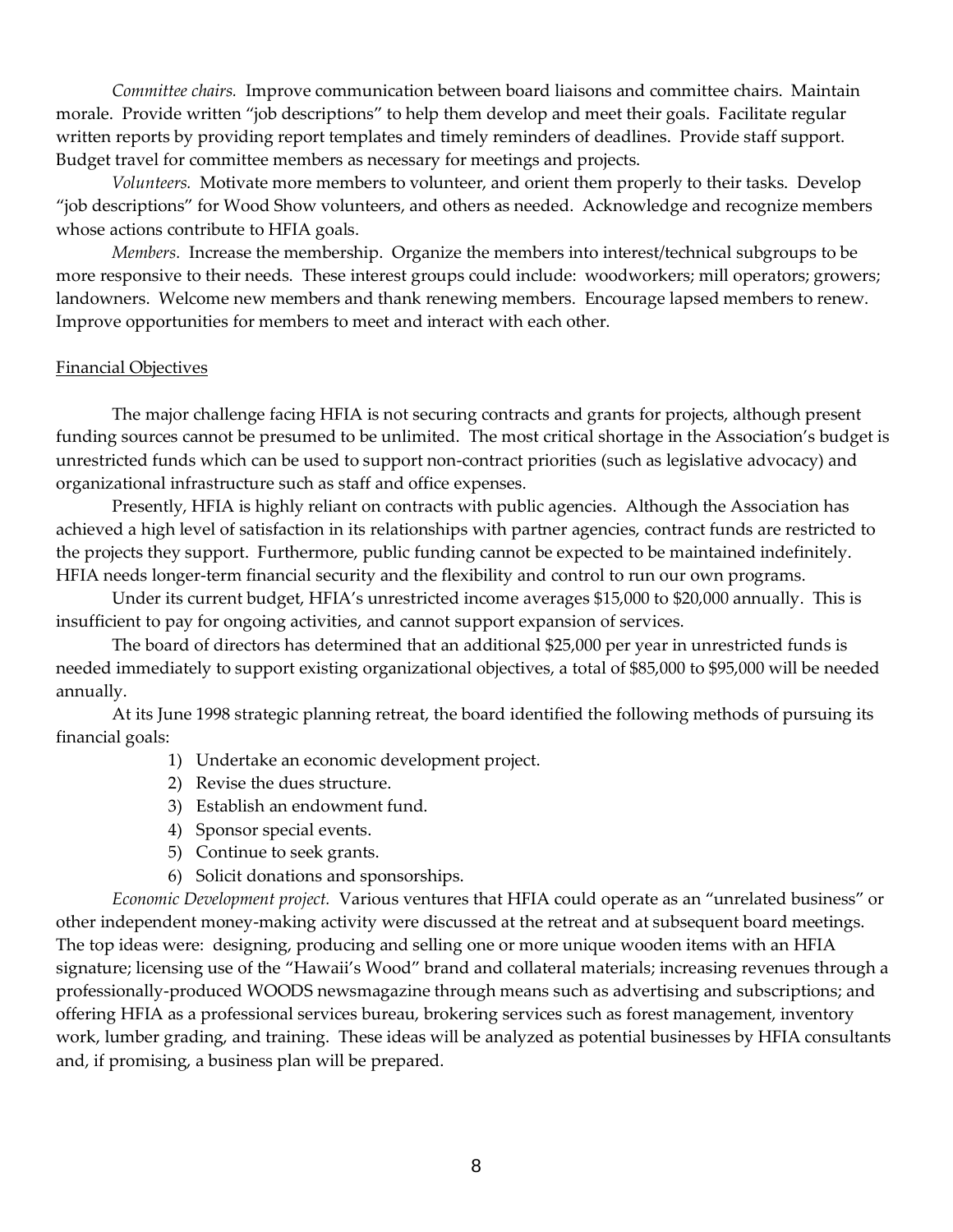*Dues structure.* Dues should be examined to ensure that they cover the cost of servicing members, and increased as necessary. Dues rates for businesses should be scaled, reflective of the businesses' revenues. The structure should also reflect the interest subgroups.

*Endowments.* A subcommittee of the finance committee will examine the potential for creating an endowment to support HFIA, answering questions such as a recommended size of the fund, what the earnings will be used for, how the funds will be managed, and a list of potential donors.

*Special Events.* A wide range of special fundraising events were suggested at the retreat. A subcommittee of the finance committee will look into the logistics of sponsoring events such as benefit dinners, forest tours, auctions, or logging skills contests. One obstacle is the increased workload for already scarce volunteers that such an effort would entail.

*Grants.* It may be possible to expand HFIA's grant and contract partners by opening the process to the membership, who could identify new opportunities and perhaps participate in managing the project. A grant writer may need to be found.

*Donations.* Because HFIA is not a charitable organization and the "audience" us relatively small compared to the general population, opportunities for significant donations are fairly slim. More attention needs to be given to soliciting donations; project committees should become involved. Sponsors should be sought particularly for ongoing, high-profile events such as the Wood Show and the annual symposium. Incentives could be offered to members for attracting donations.

# Next Steps

1) The executive director will develop a scope of work for a business consultant to conduct a feasibility analysis of the potential economic development projects. At least three proposals will be sought.

2) A new dues structure will be initiated.

3) The board of directors will prioritize the remaining fundraising ideas and set an action plan to accomplish them.

4) The board of directors will develop a "job description" for the membership committee and seek committed volunteers to chair and serve on the committee. The membership committee will examine and establish programs to increase membership and encourage members' active participation, including the development of "interest subgroups."

5) The board of directors and staff will prioritize the remaining organizational objectives, such as the handbooks, job descriptions and report templates, and determine if additional funding or labor resources are needed to achieve them. A plan of action will be developed.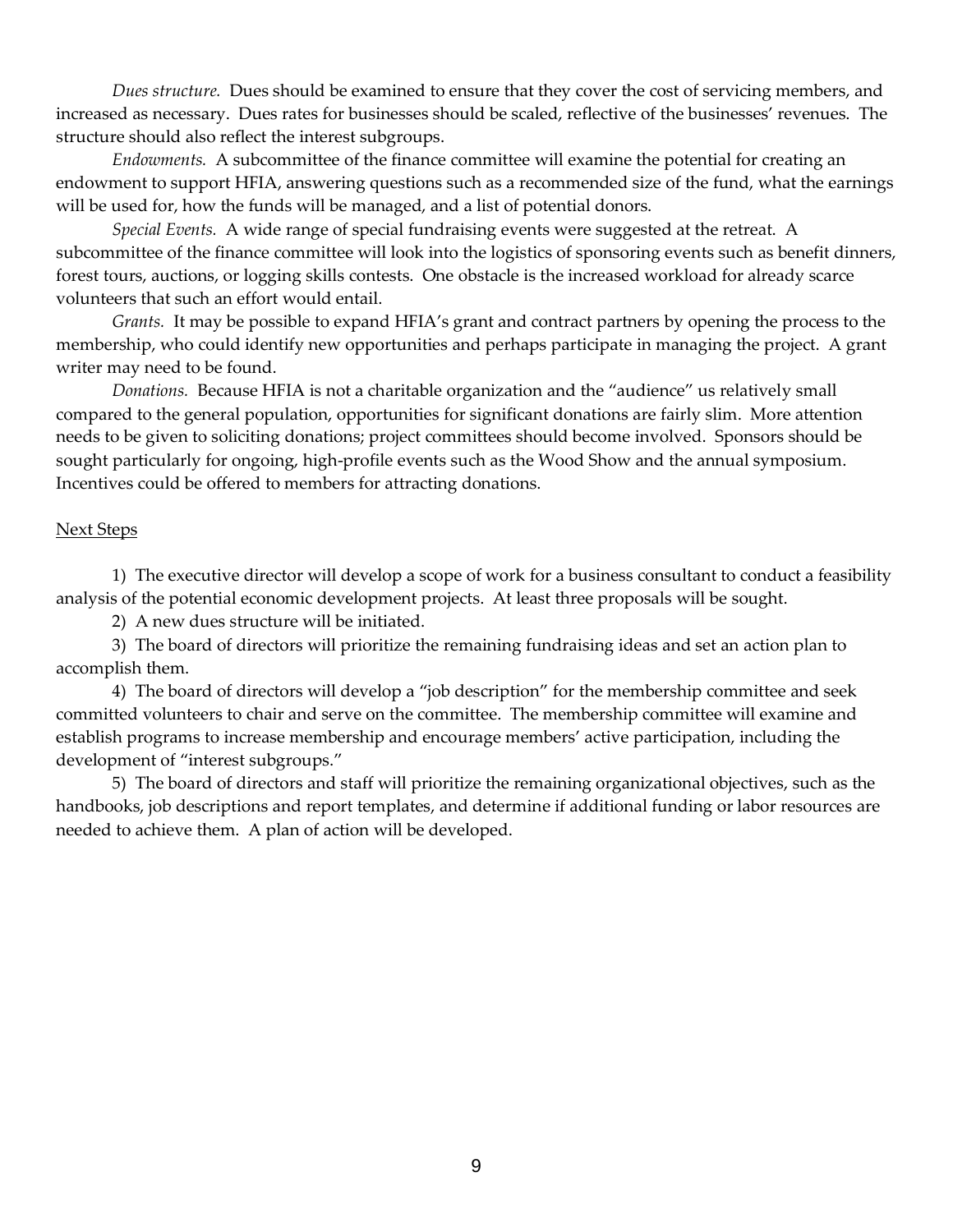# Suggestions to Improve HFIA's Activities in "Voice of the Industry" and Membership Services 4/4/00

During the March 22, 2000 HFIA Strategic Planning Session, participants voted on where HFIA should focus its endeavors. The two subjects which received the most support were "Voice of the Industry" and Membership Services. Accordingly, the following actions are suggested for discussion.

# **"Voice of the Industry"**

1. Annual HFIA-sponsored symposium or workshop, whether or not outside funding is available.

2. Quarterly meetings with directors of cabinet-level departments and other VIPs (e.g., Tim Johns, Mike Buck, Lorraine Akiba) whose activities most affect our industry to pursue and provide pressure on the resolution of important issues.

3. Representation in person at all BLNR meetings having a forestry topic on the agenda.

4. An active year-round Legislative Committee to develop strategies, nurture contacts, and discern industry needs for a proactive legislative program.

5. Attendance as a priority at all HFCI Working Group meetings. Renewed requests for HFIA participation as a member of the HFCI Executive Council.

6. Attendance as a priority at all forestry-related conferences held in-State, such as the Conservation Conference and Pacific Logging Conference.

7. Coordinated positive public relations work to enunciate industry positions and counter negative publicity, including "viewpoints," letters to the editor, and factsheets.

8. Make presentations to local business groups, including Chambers of Commerce, economic development boards, Big Island Business Council, etc. on behalf of forestry. Improve communications with these groups so that they will be informed and supportive.

# **Membership Services**

1. Thank you letters to renewing members, including a reminder of HFIA services such as reduced workshop fees and access to HMAA insurance. (Presently, *new* members receive a note and recent issues of the monthly and quarterly newsletter, plus a welcome notice in the next monthly newsletter.)

2. Improved membership application form with check-off boxes instead of a fill-in-the-blank for the member's business, to better identify our constituency. (Currently, most members leave this blank so we are unable to accurately characterize the membership.)